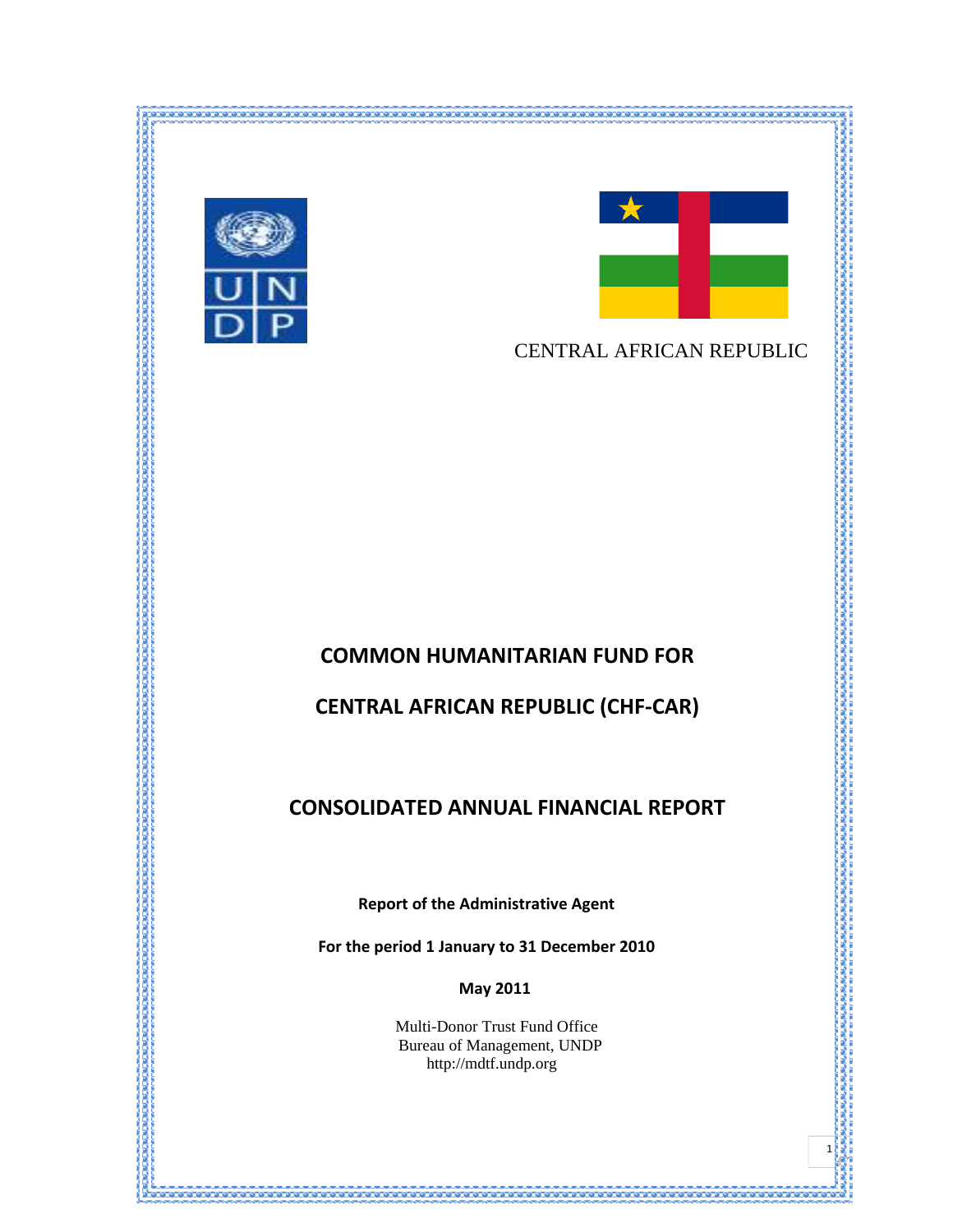## **Common Humanitarian Fund for Central African Republic (CHF-CAR)**

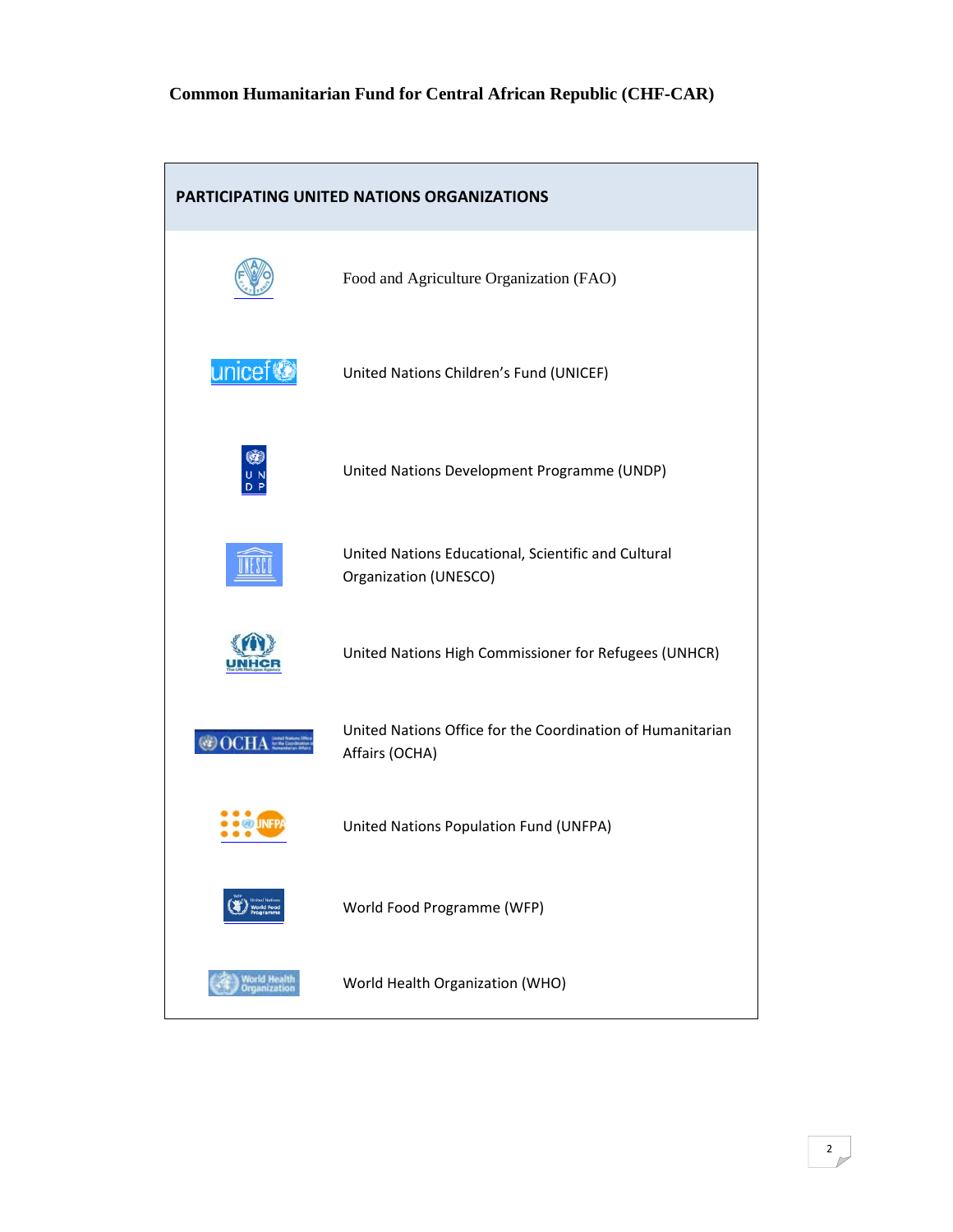| <b>CONTRIBUTING DONORS</b> |          |
|----------------------------|----------|
| <b>IRELAND</b>             |          |
| <b>NORWAY</b>              |          |
| SWEDEN                     |          |
| THE NETHERLANDS            |          |
| UNITED KINGDOM             | NZ<br>ZN |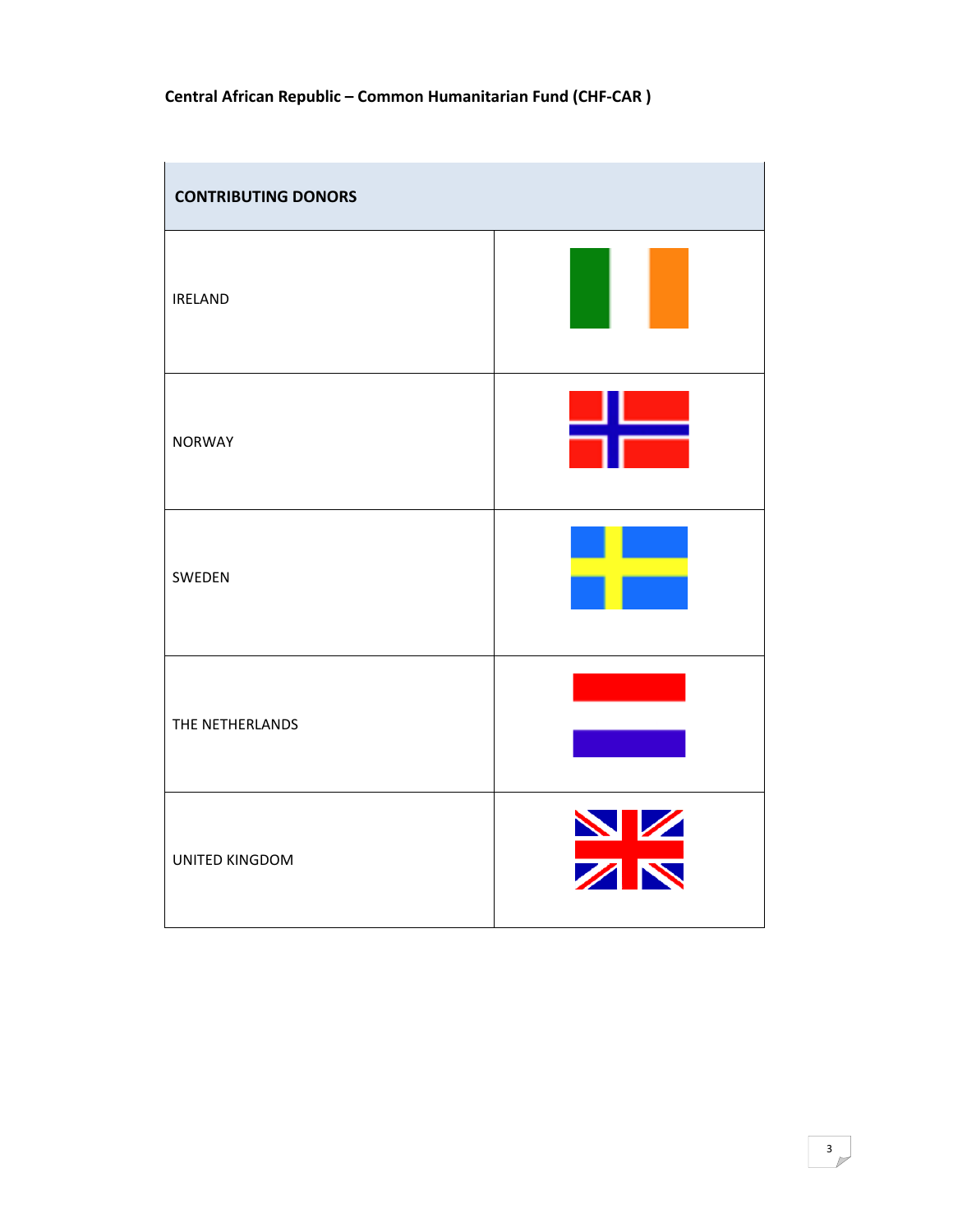#### **Definitions**

#### **Allocation**

Amount approved by the CHF‐CAR Humanitarian Coordinator (HC) for a project/programme.

## **Approved Project/Programme**

A project/programme document, including budget, etc., that is approved by the HC for fund allocation purposes.

### **Donor Commitment**

A Donor contribution as per signed Standard Administrative Arrangement (SAA) with the UNDP Multi‐Donor Trust Fund Office (MDTF Office), in its capacity as the Administrative Agent (AA) of the CHF‐CAR.

### **Donor Deposit**

Cash deposit received by the UNDP MDTF Office for the CHF‐CAR.

#### **Indirect support costs**

A general cost that cannot be directly related to any particular programme or activity of the Participating Organizations. These costs are recovered in accordance with each Participating Organizations' own financial regulations and rules.

## **Managing Agent**

UN Organization that has signed the MOU as a Participating UN Organization (PUNO) and performs an oversight function vis‐à‐vis NGOs receiving CHF‐CAR funding. In the case of the CHF‐CAR UNDP is the Managing Agent. The Managing Agent has the same obligations as any other PUNO that has signed the MOU, including for CHF‐CAR reporting.

#### **Net funded amount**

Amount transferred to a Participating Organization minus refunds of unspent balances from the Participating Organization.

## **Participating Organizations**

Organizations that have signed a Memorandum of Understanding with the UNDP MDTF Office, acting as Administrative Agent of the CHF‐CAR. This can include both Participating UN Organizations (PUNOs), as well as non‐UN Participating Organizations, such as IOM.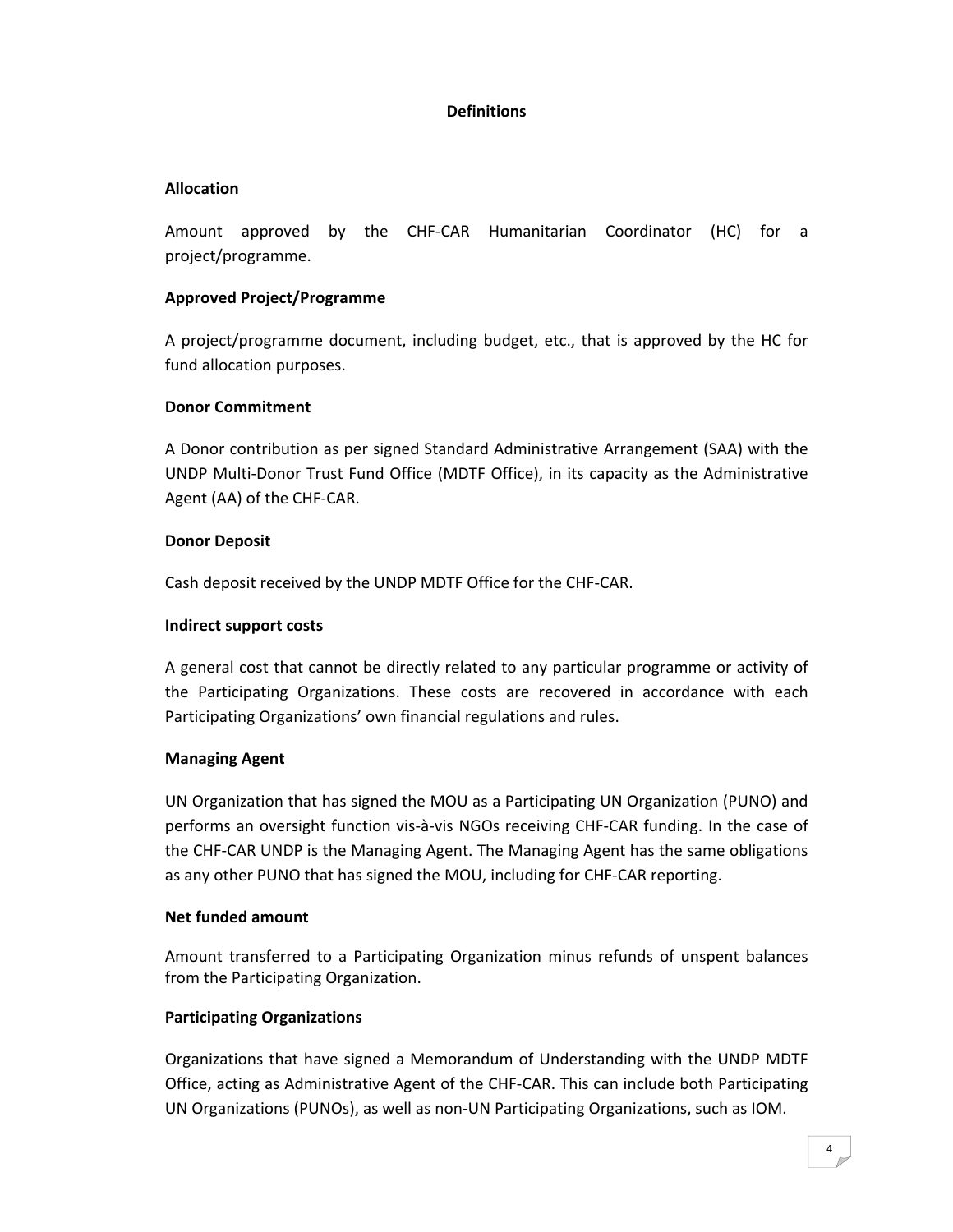### **Project Financial Closure**

A project or programme is considered financially closed when all financial obligations of an operationally completed project or programme have been settled, and no further financial charges may be incurred.

### **Project Operational Closure**

A project or programme is considered operationally closed when all activities for which a Participating Organization is responsible under the approved programmatic document have been completed.

#### **Project Commitment**

The amount for which legally binding contracts have been signed, including multi‐year commitments that may be disbursed in future years.

#### **Project Disbursement**

The amount paid to a vendor or entity for goods received, work completed, and/or services rendered (does not include unliquidated obligations).

#### **Project Expenditure**

Amount of project disbursement plus unliquidated obligations related to payments due for the year, except for UN Organisations that have adopted the International Public Sector Accounting Standards (IPSAS).

#### **Project Start Date**

Date of transfer of first instalment from the MDTF Office to the Participating Organization.

#### **Total Approved Budget**

Amount approved by the Humanitarian Coordinator.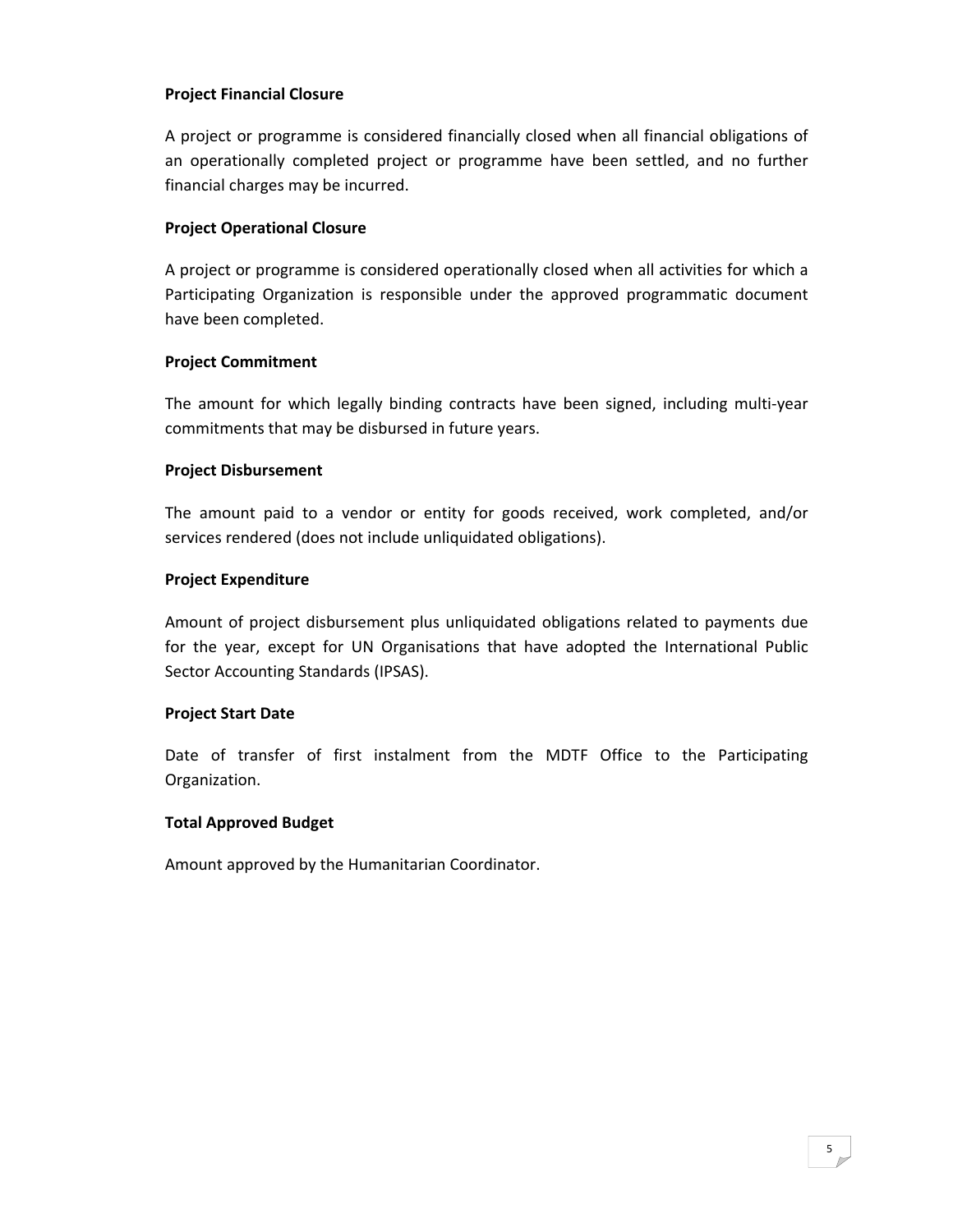## **Table of Content**

| 5. |                                                                              |  |
|----|------------------------------------------------------------------------------|--|
|    |                                                                              |  |
|    |                                                                              |  |
|    | 5.3. Cumulative Expenditure by Participating Organization, with breakdown by |  |
|    |                                                                              |  |
|    |                                                                              |  |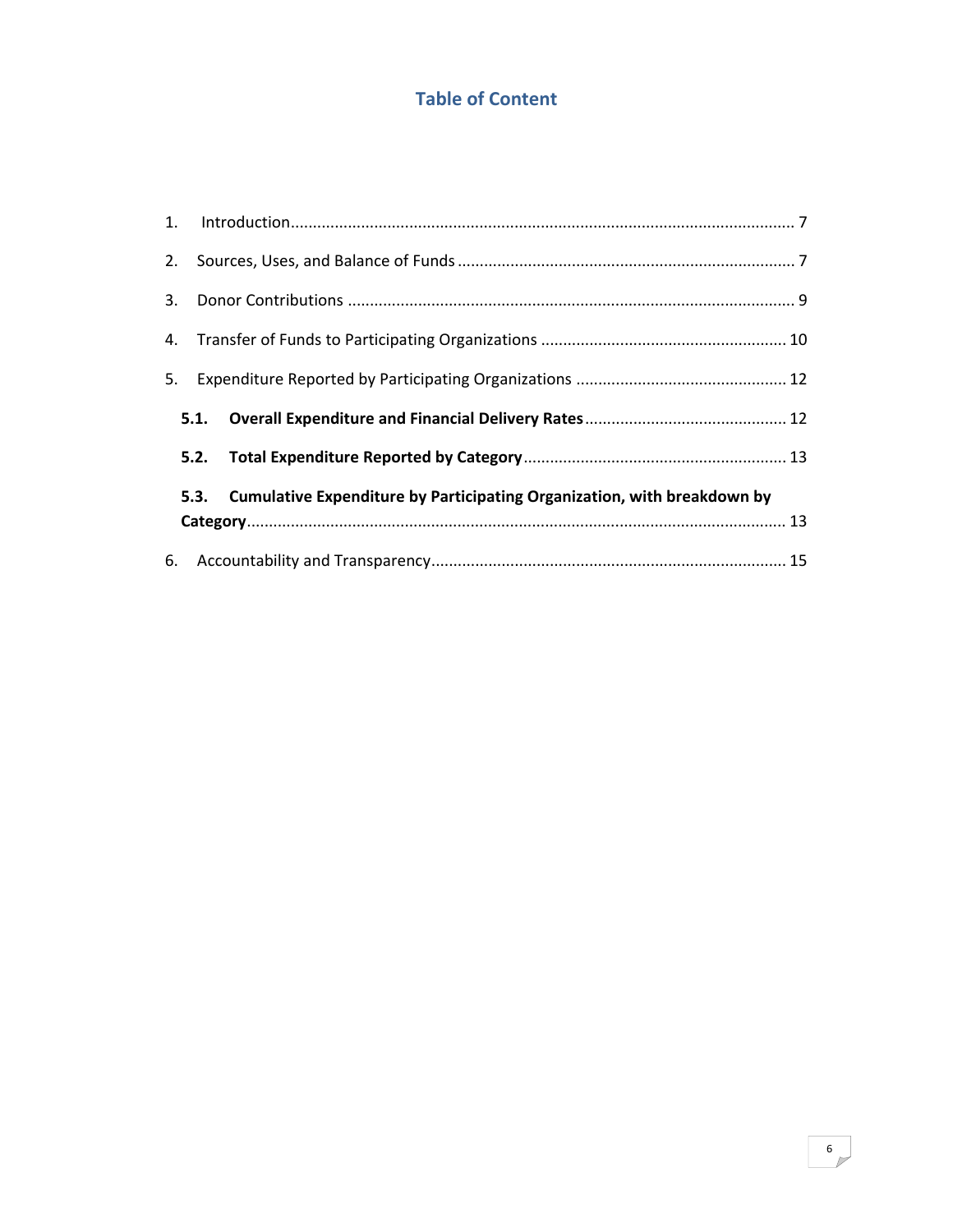#### **1. Introduction**

This Consolidated Annual Financial Report on the Central African Republic Common Humanitarian Fund (CHF‐CAR) is prepared by the United Nations Development Programme (UNDP) Multi‐Donor Trust Fund Office (MDTF Office) in fulfillment of its obligations as Administrative Agent (AA) of the CHF‐CAR, contained under the CHF‐CAR Concept Note, the Memorandum of Understanding (MoU) signed between the MDTF Office and the Participating Organizations, and the Standard Administrative Arrangement (SAA) between the MDTF Office and Donors<sup>1</sup>.

The MDTF office serves as AA for the CHF‐CAR and is responsible for concluding SAAs with donors and MoUs with Participating Organizations. It receives, administers and manages contributions from Donors, and disburses these funds to the Participating Organizations in accordance with the decisions of the Humanitarian Coordinator (HC). Finally, the AA prepares and submits annual consolidated financial reports, as well as regular financial statements on the CHF‐CAR account to the HC, for transmission to donors.

This consolidated financial report covers the period 1 January to 31 December 2010 and provides financial data on progress made in the implementation of projects<sup>2</sup> funded by the CHF‐CAR. It is posted on the MDTF Office GATEWAY (mdtf.undp.org).

## **2. Sources, Uses, and Balance of Funds**

The CHF‐CAR was established in July 2008 as an expansion of the Emergency Response Fund (ERF) in CAR. By the end of 2010, a total amount of US\$33.56 million has been received from five donors: Irish Aid, the Government of the Netherlands, the Government of Norway, the Swedish International Development Cooperation (Sida) and the United Kingdom Department for International Development (DFID). Out of the total deposited, US\$11.43 million was received in 2010.

A total of US\$24.80 million has been transferred to the Participating Organizations as of 31 December 2010, including US\$18.81 million to NGOs through UNDP acting as Managing Agent (76 percent). Eight Participating Organizations had received CHF‐CAR funding at the end of 2010: OCHA, UNDP<sup>3</sup>, UNESCO, UNFPA, UNHCR, UNICEF, WFP, WHO.

 $1$  The content of this Report has been shared in previous years by the AA with the Humanitarian Coordinator for CAR, and OCHA for inclusion in the final CAR‐CHF Annual Report. This year, the report is also finalized as a stand‐alone AA Report. For increased public transparency, it is posted on the MDTF Office GATEWAY (mdtf.undp.org).

<sup>&</sup>lt;sup>2</sup> Project refers to both Projects and Programmes.

 $3$  Acting both as Managing Agent (MA) and Participating UN Organization, as shown in the tables of this Report.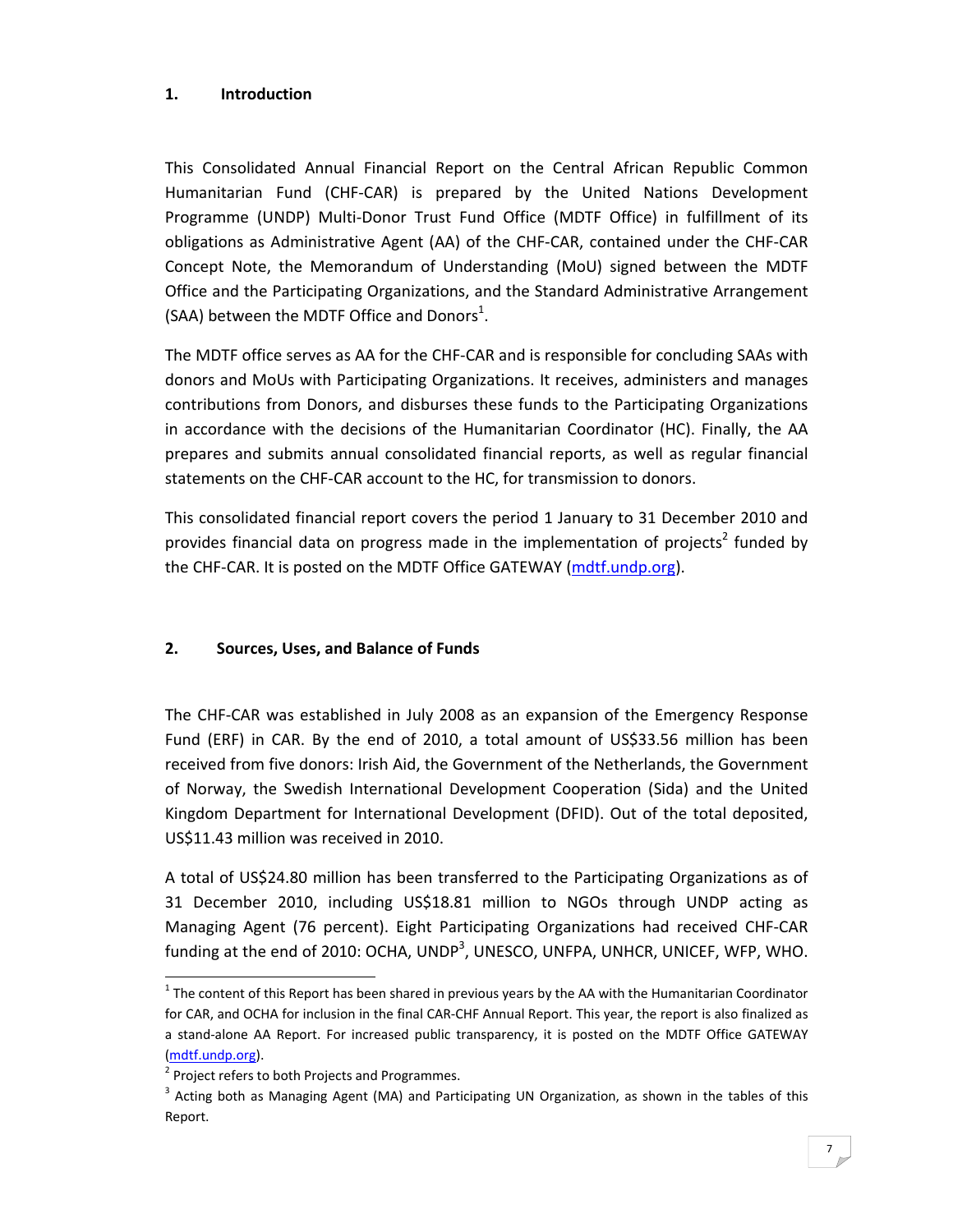In 2010, US\$5.80 million has been transferred to two Participating Organizations (UNDP and UNICEF).

At the end of the reporting period, the Balance of Funds with the Administrative Agent was US\$8.75 million. The Balance of Funds with the Participating Organizations was US\$3.66 million.

|                                                                       | <b>Prior Years</b>       | <b>Current Year</b> |              |
|-----------------------------------------------------------------------|--------------------------|---------------------|--------------|
|                                                                       | as of 31 Dec<br>2009     | <b>Jan-Dec 2010</b> | <b>TOTAL</b> |
| <b>Sources of Funds</b>                                               |                          |                     |              |
| <b>Gross Donor Contributions</b>                                      | 22,129                   | 11,428              | 33,557       |
| Fund Earned Interest Income                                           | 161                      | 100                 | 260          |
| Interest Income received from Participating<br>Organizations          |                          | 113                 | 113          |
| Refunds by Administrative Agent (Interest/Others)                     | $\overline{\phantom{0}}$ |                     |              |
| <b>Other Revenues</b>                                                 | $\overline{a}$           | $\sim$              |              |
| <b>Total: Sources of Funds</b>                                        | 22,290                   | 11,640              | 33,930       |
| <b>Uses of Funds</b>                                                  |                          |                     |              |
| Transfers to Participating Organizations                              | 19,003                   | 5,800               | 24,803       |
| Refunds received from Participating Organizations                     |                          | (14)                | (14)         |
| <b>Net Funded Amount to Participating Organizations</b>               | 19,003                   | 5,786               | 24,789       |
| Administrative Agent Fees                                             | 221                      | 114                 | 336          |
| Direct Costs: (Steering Committee, Secretariat, etc)                  | $\overline{\phantom{a}}$ |                     |              |
| <b>Bank Charges</b>                                                   | 0                        |                     | 0            |
| <b>Other Expenditures</b>                                             | (202)                    | 254                 | 52           |
| <b>Total: Uses of Funds</b>                                           | 19,022                   | 6,154               | 25,176       |
| <b>Balance of Funds Available with Administrative</b><br><b>Agent</b> | 3,267                    | 5,486               | 8,754        |
| Net Funded Amount to Participating Organizations                      | 19,003                   | 5,786               | 24,789       |
| Participating Organizations' Expenditure                              | 12,521                   | 8,608               | 21,129       |
| <b>Balance of Funds with Participating Organizations</b>              | 6,482                    | (2,822)             | 3,660        |

**Table 1 – Financial Overview, as of 31 December 2010 (amounts in US\$ Thousands)**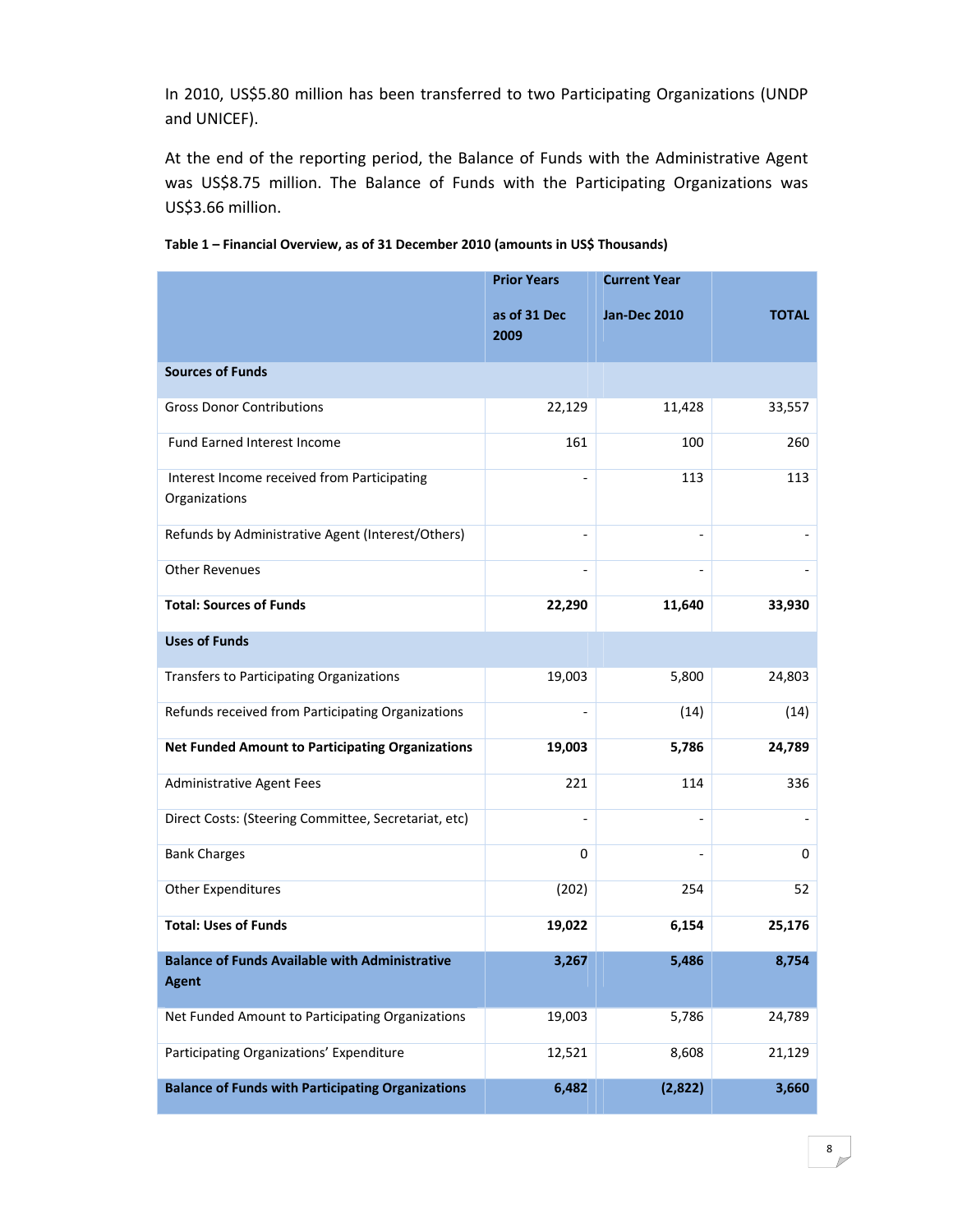Apart from donor contributions, the CHF‐CAR also receives funds from the interest income earned. The two sources of interest income are: (1) Interest earned by the MDTF Office on the balance of funds with the Administrative Agent's (Fund) account. (2) Interest Income from the Participating Organization, which is the amount earned by the Participating Organizations on the undisbursed balance of the CHF‐CAR funds. By the end of 2010, the Fund earned interest amounted to US\$0.26 million, out of which US\$0.10 million has been earned in 2010. The interest earned from the funds with the Participating Organizations amounted to US\$0.11 million from three Participating Organizations (UNDP: US\$0.10 million, or 93 percent of total received; UNESCO: US\$2,000 and UNFPA: US\$6,000). The total earned interest as of 31 December 2010 was therefore US\$0.37 million.

Since the inception of the CHF‐CAR in 2008, refunds of unspent balances from allocations transferred to Participating Organizations amount to US\$0.014 million from UNFPA.

The Administrative Agent (AA) fee is charged at the standard MDTF rate of 1 percent on donor's deposits. The cumulative AA fee on the funds received at the end of 2010 amount to US\$0.34 million, of which US\$0.11 million was charged in 2010.

It is worth noting that the total interest amount earned of US\$0.37 million, fully covers the cumulative Administrative Agent's fee of US\$0.34 million at the end of the reporting period.

Table 2 below shows interest received on the CHF‐CAR account, from both the Fund and Participating Organizations, as of 31 December 2010.

#### **3. Donor Contributions**

The CHF‐CAR is financed by five donors, namely Irish Aid, the Government of the Netherlands, the Government of Norway, the Swedish International Development Cooperation (Sida) and the United Kingdom Department for International Development (DFID). Total contribution received as of 31 December 2010 is US\$33.56 million. In 2010 the deposits amounted to US\$11.43 million, representing 100 percent of the Donor Commitments to the CHF‐CAR in 2010. Table 2 shows the breakdown of contributions received at the end of the reporting period.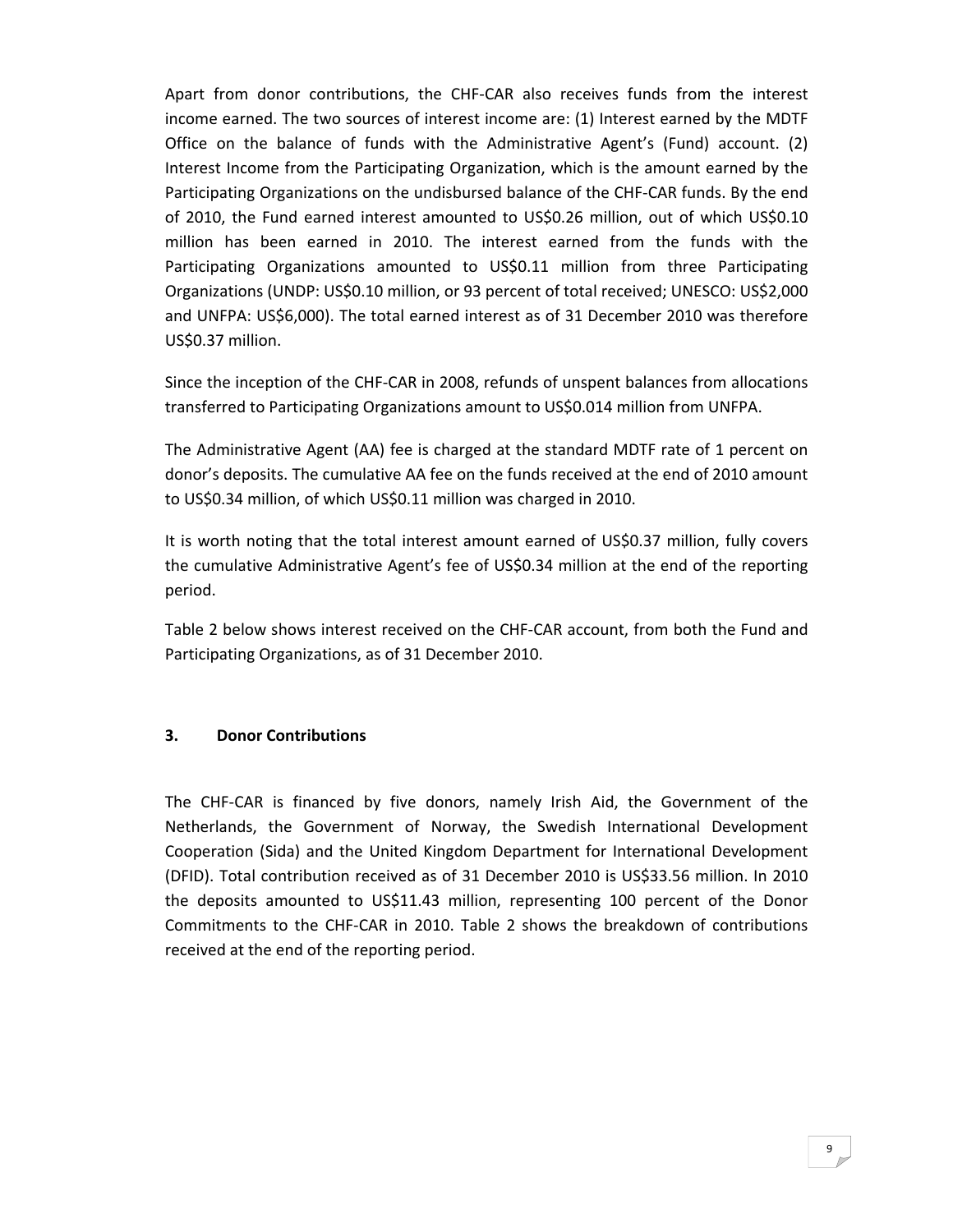#### **Table 2 – Donor contributions, as of 31 December 2010 (amounts in US\$ Thousands)**

| <b>Donors</b>                                      | <b>Deposits</b> |        |        |                    |  |  |  |  |
|----------------------------------------------------|-----------------|--------|--------|--------------------|--|--|--|--|
|                                                    | 2008            | 2009   | 2010   | <b>Grand Total</b> |  |  |  |  |
| Irish Aid                                          | 2,305           | 3,346  | 3,052  | 8,703              |  |  |  |  |
| Government of Netherlands                          | 1,351           | 2,941  | 2,098  | 6,390              |  |  |  |  |
| Government of Norway                               | 593             | -      |        | 593                |  |  |  |  |
| Swedish Int. Development Cooperation (Sida)        | 3,048           | 3,299  | 3,999  | 10,346             |  |  |  |  |
| UK Department For International Development (DFID) | 2,935           | 2,311  | 2,279  | 7,525              |  |  |  |  |
| <b>TOTAL</b>                                       | 10,232          | 11,897 | 11,428 | 33,557             |  |  |  |  |

**Figure 1 – Donor Deposits 2008‐2010 in US Dollars** 



## **4. Transfer of Funds to Participating Organizations**

Nine Participating Organizations have signed the MoU for the CHF‐CAR since its inception in July 2008. In 2010, the CHF‐CAR has transferred to three Participating Organizations a total of US\$5.80 million, which in addition to the US\$19 million transferred in 2008 and 2009 amount to US\$24.80 million. The distribution of approved funding, consolidated by Participating Organization is summarized in Table 3. The term "Net funded amount" refers to amounts transferred to a Participating Organization minus refunds of unspent balances from the Participating Organization.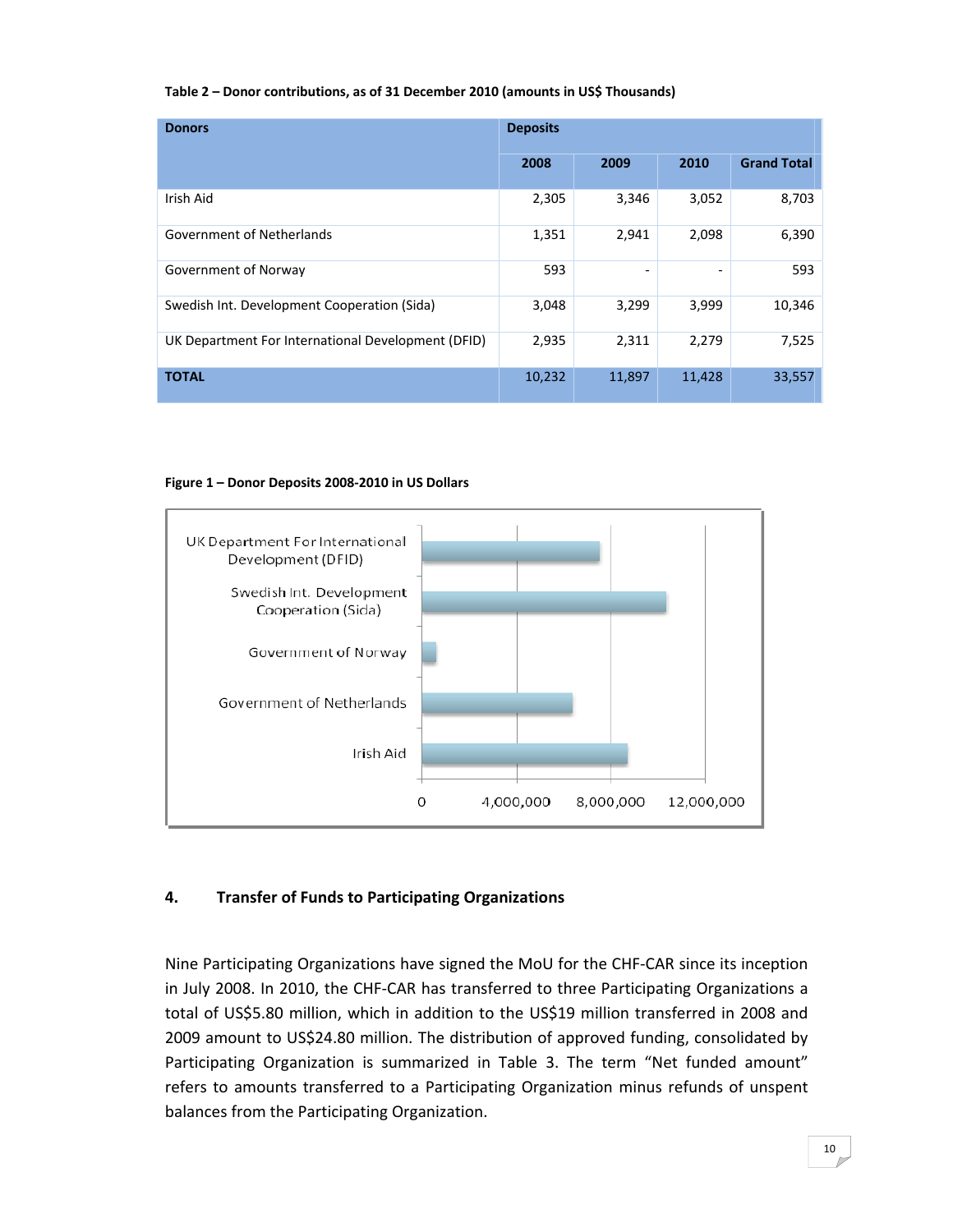|               | Prior Years as of 31 Dec 2009 | 2010                         | <b>TOTAL</b> |
|---------------|-------------------------------|------------------------------|--------------|
| UNDP/NGO      | 13,393                        | 5,421                        | 18,814       |
| <b>UNESCO</b> | 170                           |                              | 170          |
| <b>UNFPA</b>  | 277                           | (14)                         | 262          |
| <b>UNHCR</b>  | 250                           |                              | 250          |
| <b>UNICEF</b> | 1,957                         | 279                          | 2,237        |
| <b>WFP</b>    | 1,711                         | $\qquad \qquad -$            | 1,711        |
| <b>WHO</b>    | 765                           | $\qquad \qquad \blacksquare$ | 765          |
| <b>UNDP</b>   | 80                            | 100                          | 180          |
| <b>OCHA</b>   | 400                           | -                            | 400          |
| <b>TOTAL</b>  | 19,003                        | 5,786                        | 24,789       |

**Table 3 – Net funded amount by Participating Organization, as of 31 December 2010 (Amounts in US\$ Thousands)**

At the end of 2010, UNDP in its role of Managing Agent (MA) received the largest funding (76 percent) for transfers to NGOs, followed by UNICEF (9 percent) and WFP (7 percent), as shown in Figure 2 below.

**Figure 2 – Percentage of funds transferred to Participating Organizations, as of 31 December 2010**

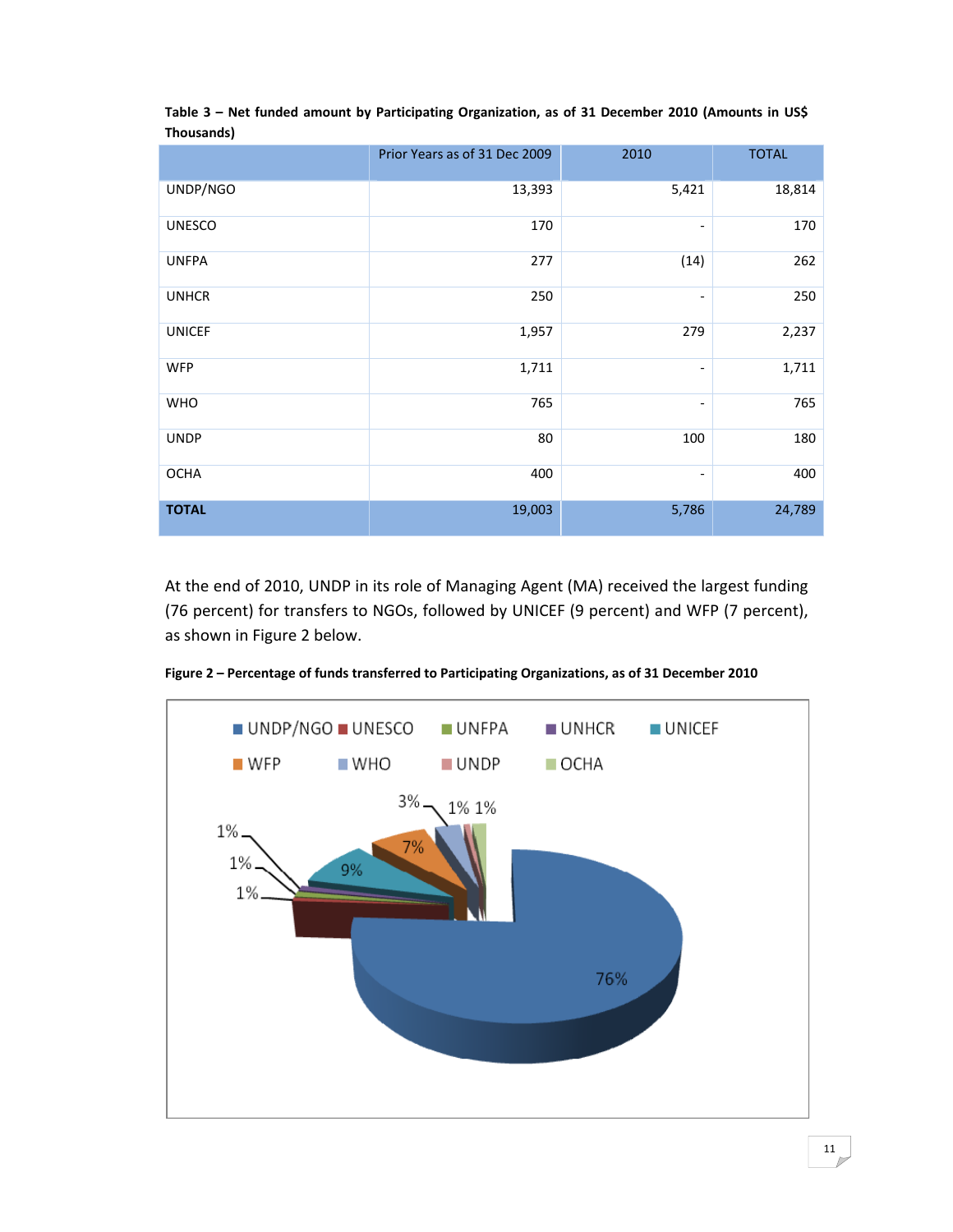## **5. Expenditure Reported by Participating Organizations**

Project expenditures are incurred and monitored by each Participating Organizations. They are reported following the UN Development Group (UNDG) six categories of expenditure in order to provide harmonized and comparable reporting expenditure to donors<sup>4</sup>.

All expenditures reports were submitted by the Participating Organizations, by using the MDTF Office's reporting tool (UNEX). These tables were extracted and analyzed by the MDTF Office and subsequently posted on the MDTF Office GATEWAY.

### **5.1. Overall Expenditure and Financial Delivery Rates**

Financial delivery rates are measured in terms of expenditure as a proportion of the amount transferred. In 2010, reported expenditure amounted to US\$8.61 million, while the cumulative expenditure since 2008 was US\$21.12 million.

Table 4 below shows the cumulative financial delivery rate as at 31 December 2010, that reached 85.2 percent. Net funded amount and expenditure broken down by prior years and the reporting year (2010) are displayed in the table.

Total expenditure reported in 2010 (US\$8.61 million) exceeds the amounts transferred in 2010 (US\$5.80 million) due to some expenditure being reported in 2010 for funding received in prior years.

| Country/Fund                    | <b>Net Funded</b><br><b>Amount</b> | <b>Prior Years as</b><br>of 31 Dec<br>2009 | <b>Current Year</b><br><b>Jan-Dec 2010</b> | <b>TOTAL</b> | <b>Delivery</b><br><b>Rate (%)</b> |
|---------------------------------|------------------------------------|--------------------------------------------|--------------------------------------------|--------------|------------------------------------|
| <b>Central African Republic</b> |                                    |                                            |                                            |              |                                    |
| CHF-CAR                         | 24,789                             | 12,521                                     | 8,608                                      | 21,129       | 85.24                              |
| <b>Total</b>                    | 24,789                             | 12,521                                     | 8,608                                      | 21,129       | 85.24                              |

| Table 4 – Overall expenditure and financial delivery rate, as of 31 December 2010 (Amounts in US\$ |  |  |  |  |  |
|----------------------------------------------------------------------------------------------------|--|--|--|--|--|
| Thousands)                                                                                         |  |  |  |  |  |

<sup>&</sup>lt;sup>4</sup> For further reference, see document "UNDG Harmonized Reporting to Donors for Joint Programes" approved in 2006, available at www.undg.org/docs/9442/Explanatory-Note---Annex-D.doc.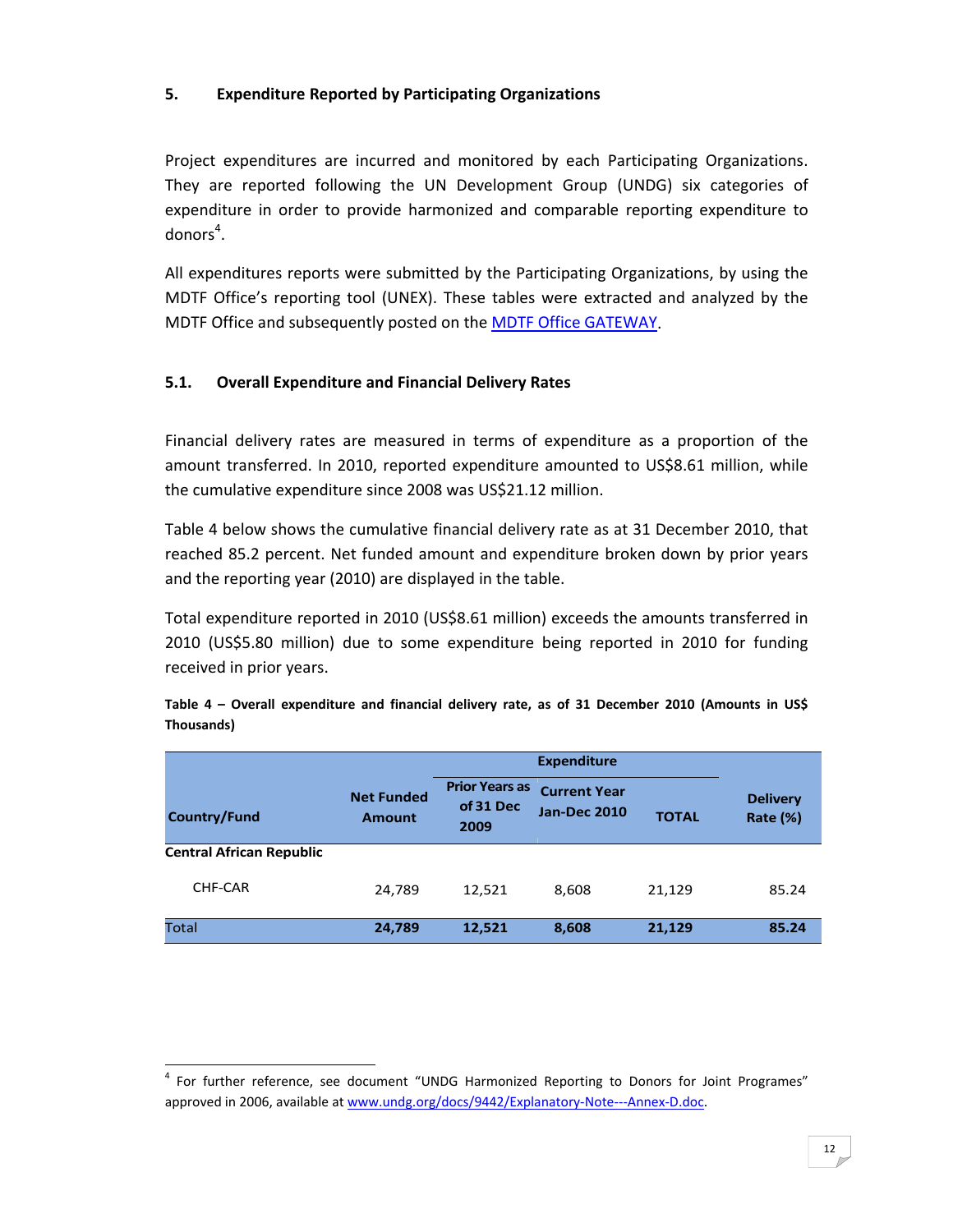## **5.2. Total Expenditure Reported by Category**

Table 5 hereunder shows Fund's expenditure by the six harmonized categories. The largest categories of expenditure were: Other Direct Costs (78 percent), Contracts (10 percent), Supplies, Commodities, Equipment and Transport (6 percent) and Personnel (5 percent). The high percentage of "Other Direct Cost" is in all likelihood due to UNDP (acting as Managing Agent) setting‐up NGO project budgets in its accounting system as such and therefore reporting expenditure under the same "Direct Cost" category.

At the end of the reporting period, the indirect support costs represented 6.15 percent of the total programme costs, which is within the 7 percent rate authorized in the CHF‐CAR Memorandum of Understanding and the Standard Administrative Agreement with donors.

| <b>Category</b>                |                                         | Percentage of                              |              |                                        |
|--------------------------------|-----------------------------------------|--------------------------------------------|--------------|----------------------------------------|
|                                | <b>Prior Years as</b><br>of 31 Dec 2009 | <b>Current Year</b><br><b>Jan-Dec 2010</b> | <b>TOTAL</b> | <b>Total Programme</b><br><b>Costs</b> |
| Supplies, Commodities,         |                                         |                                            |              |                                        |
| <b>Equipment and Transport</b> | 615                                     | 635                                        | 1,250        | 6.28                                   |
| Personnel                      | 621                                     | 410                                        | 1,031        | 5.18                                   |
| Training of counterparts       | 26                                      | 62                                         | 88           | 0.44                                   |
| Contracts                      | 1,460                                   | 580                                        | 2,040        | 10.25                                  |
| Other direct costs             | 9,065                                   | 6,432                                      | 15,497       | 77.85                                  |
| <b>Programme Costs Total</b>   | 11,786                                  | 8,119                                      | 19,905       | 100.00                                 |
| <b>Indirect Support Costs</b>  | 735                                     | 489                                        | 1,224        | 6.15                                   |
| <b>Total Expenditure</b>       | 12,521                                  | 8,608                                      | 21,129       |                                        |

**Table 5 – Expenditure by Category, as of 31 December 2010 (Amounts in US\$ Thousands)**

## **5.3. Cumulative Expenditure by Participating Organization, with breakdown by Category**

Cumulative Expenditure reported by Participating Organizations are shown and sorted in the six UNDG agreed categories in Table 6.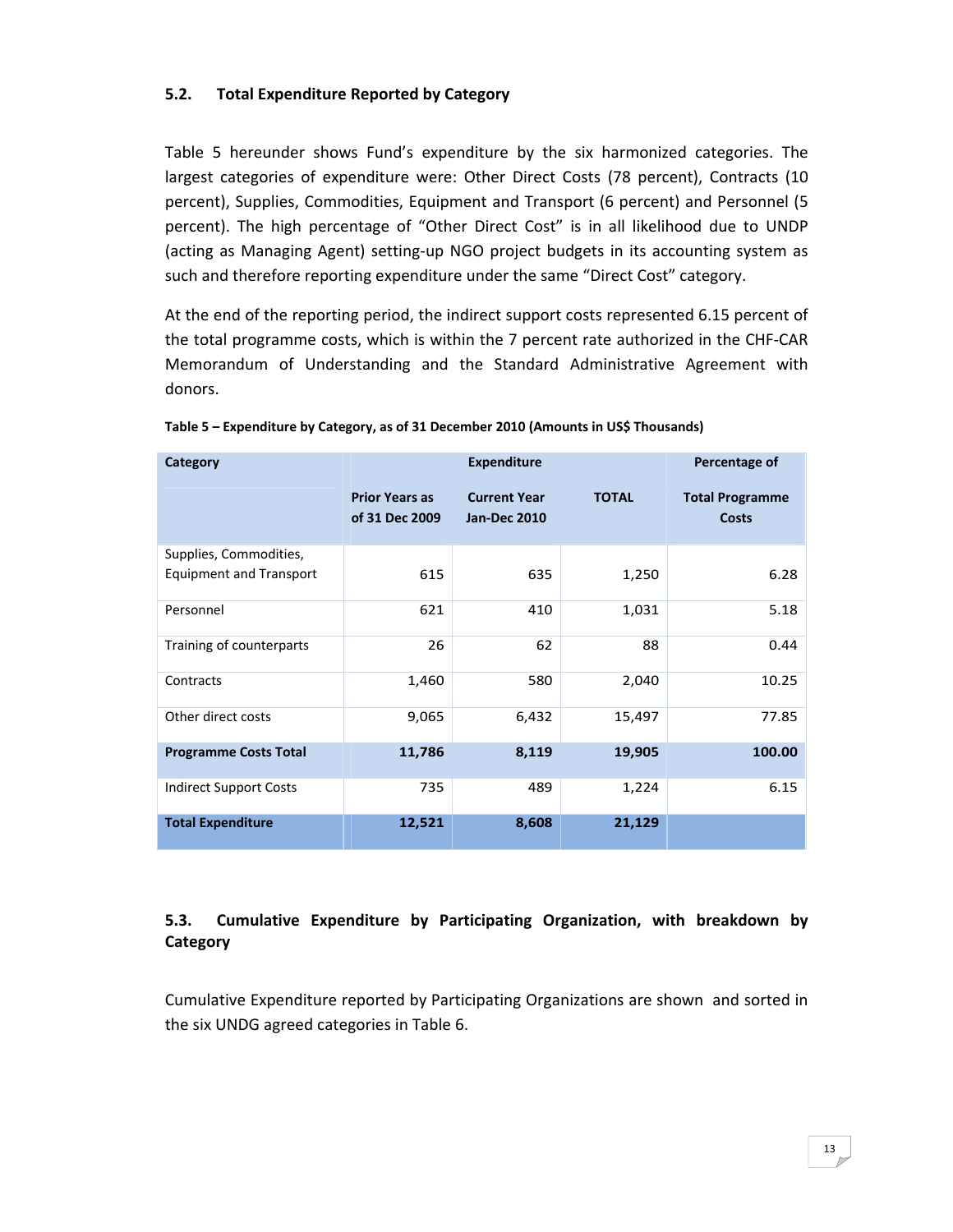| Table 6 – Expenditure by Participating Organization, with breakdown by Category, as of 31 December 2010 (Amounts in US\$ Thousands) |
|-------------------------------------------------------------------------------------------------------------------------------------|
|-------------------------------------------------------------------------------------------------------------------------------------|

|                               |                              | <b>TOTAL</b>         |             |                                                     |             |                                                 | Expenditure by Category  |                          |                            |       |                                                         |
|-------------------------------|------------------------------|----------------------|-------------|-----------------------------------------------------|-------------|-------------------------------------------------|--------------------------|--------------------------|----------------------------|-------|---------------------------------------------------------|
| Participating<br>Organization | Total<br>Approved<br>Amount* | Net Funded<br>Amount | Expenditure | supplies<br>Commodities<br>Equipment &<br>Transport |             | Training of<br>Personnel Counterparts Contracts |                          | Other<br>Direct Costs    | Total<br>Programme<br>Cost |       | Indirect % of Total<br>Support Programme<br>Costs Costs |
| OCHA                          | 400                          | 400                  | 400         |                                                     | 56 263      | .S                                              | 12                       | 40                       | 374                        | 26    | 7.00                                                    |
| UNDP/NGO                      | 18,843                       | 18,814               | 16,115      | 17                                                  | 0           | $\overline{\phantom{0}}$                        | $\overline{\phantom{0}}$ | 14,925                   | 14,942                     | 1,173 | 7.85                                                    |
| <b>UNDP</b>                   | 180                          | 180                  | 143         | 36                                                  | 52          | $\overline{\phantom{0}}$                        | $\qquad \qquad -$        | 325                      | 414                        | (271) | $-65.45$                                                |
| <b>UNESCO</b>                 | 170                          | 170                  | 161         | 102                                                 | 29          | $\overline{\phantom{0}}$                        | $\overline{\phantom{a}}$ | 20                       | 151                        | 11    | 7.00                                                    |
| <b>UNFPA</b>                  | 277                          | 262                  |             | 71<br>33                                            | 11          | -                                               | 19                       | $\overline{4}$           | 67                         | 5     | 7.00                                                    |
| <b>UNHCR</b>                  | 250                          | 250                  | 250         | 90                                                  | 73          | 51                                              | $\overline{\phantom{a}}$ | 18                       | 233                        | 18    | 7.53                                                    |
| UNICEF                        | 2,237                        | 2,237                | 2,210       | 2.77                                                | 337         | 33                                              | 1,339                    | 79                       | 2,065                      | 145   | 7.00                                                    |
| WFP                           | 1,711                        | 1,711                | 1,652       |                                                     | 638 181     |                                                 | 639                      | 86                       | 1,544                      | 108   | 7.00                                                    |
| <b>WHO</b>                    | 765                          | 765                  | 126         | O                                                   | 85          | $\overline{\phantom{0}}$                        | 31                       | $\overline{\phantom{0}}$ | 116                        | 10    | 8.69                                                    |
| TO TAL                        | 24,832                       | 24,789               | 21,129      |                                                     | 1,250 1,031 | 88                                              | 2,040                    | 15,497                   | 19,905                     | 1,224 | 6.15                                                    |